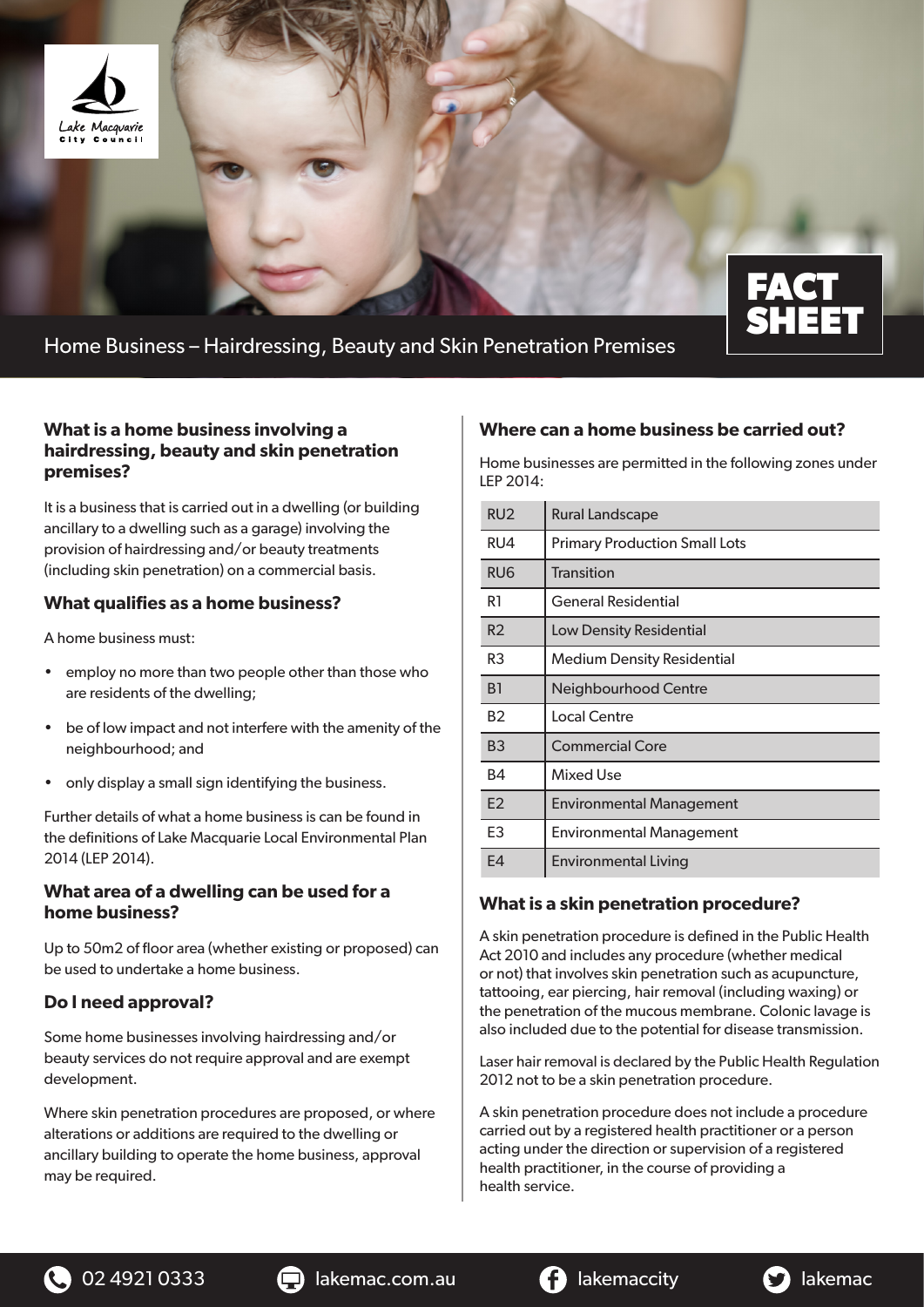## **1. Exempt Development**

A hairdressing or beauty salon home business that does not involve skin penetration procedures is exempt development under State Environmental Planning Policy (Exempt and Complying Development Codes) 2008 (the Codes SEPP) if it meets specific development standards, which includes:

- the home business must not involve a change of building use (that is, not more than 10 per cent of the floor area of the dwelling (or the ancillary building); and
- the home business must not involve more than 50m2 of floor area.

Exempt development does not require written approval or confirmation from Council. The onus is on the person carrying out the home business to ensure they comply with the Codes SEPP and any other relevant legislation and regulations.

### **2. Complying Development**

If alterations and/or additions are required to the dwelling (or ancillary building) for a hairdressing or beauty salon home business, it may be necessary to obtain approval in the form of a Complying Development Certificate (CDC). For a CDC to be approved, the development must specific standards for internal alterations detailed in the Codes SEPP, which includes:

- the development must not result in a change of building classification;
- the development must not result in any additional separate dwelling; and
- the development must not result in the creation of an additional floor within the dwelling or ancillary building.

Council or an accredited private certifier can issue the CDC. A CDC must be obtained prior to construction works.

# **3. Development Application**

A home business that involves skin penetration procedures always requires development consent and is never exempt development.

A hairdressing or beauty salon home business that does not involve skin penetration procedures but does not meet the specific development standards of the Codes SEPP also requires development consent.

Applications submitted as a development application must comply with the requirements of LEP 2014 and Development Control Plan 2014 (DCP 2014).

For home businesses involving skin penetration , once development consent is obtained for your home business, you will need to contact Council to advise of your intention to commence trading. You will be required to notify Council of your business by completing the Public Health Act Notification Form on Council's website. Penalties may apply if skin penetration operators fail to notify Council of their business details.

Council's Environmental Health Officers undertake

routine inspections of skin penetration premises to ensure compliance with the requirements of the Public Health Act 2010 and Public Health Regulation 2012.

#### **What standards need to be met to operate a hairdressing, beauty and skin penetration premises at home?**

Standards for hairdressing and beauty salons are specified in Schedule 2 of the Local Government (General) Regulation 2005.

Requirements for skin penetration premises are stipulated in Part 3 of the Public Health Act 2010 and Part 4 of the Public Health Regulation 2012.

NSW Health provides fact sheets for hairdressers, beauty salons and skin penetration premises detailing specific procedures to prevent disease transmission. These fact sheets can be found on the NSW Health website at www.health.nsw.gov.au.

The Hunter Regional Health Education Committee has produced Guidelines for the Construction and Operation of Hairdressing, Beauty and Skin Penetration Premises, which are available on Council's website. These guidelines are a useful tool to guide best practice.

Hunter Water may require an Application for Development Services to be lodged for hairdressing, beauty and skin penetration home businesses. Contact Hunter Water or visit their website at www.hunterwater.com.au for further information.

### **Local Development Contributions**

Council levies for a wide range of development types, including home businesses. Home businesses are classified as business premises under Council's contributions plans and the levy is calculated based on the gross leasable floor area of the business.

Contributions are levied for home businesses that are complying development as well as those that require development consent.

It is important to make contact with the Local Development Contributions team to establish if a developer contribution levy applies to your proposal.

More information on local development contributions is available on our website or by contacting us on 4921 0333 or developmentcontributions@lakemac.nsw.gov.au

#### **Fees**

Submission of a complying development application, or development application and construction certificate must be accompanied by the relevant application fee.

Fees are charged for Council's Environmental Health Officers to undertake inspections of home businesses involving skin penetration to ensure businesses understand and meet the requirements expected of them.

Fees are also charged when you record your skin penetration home business with Council and advise of your intention to commence trading.

Fee estimates can be obtained by calling Council.